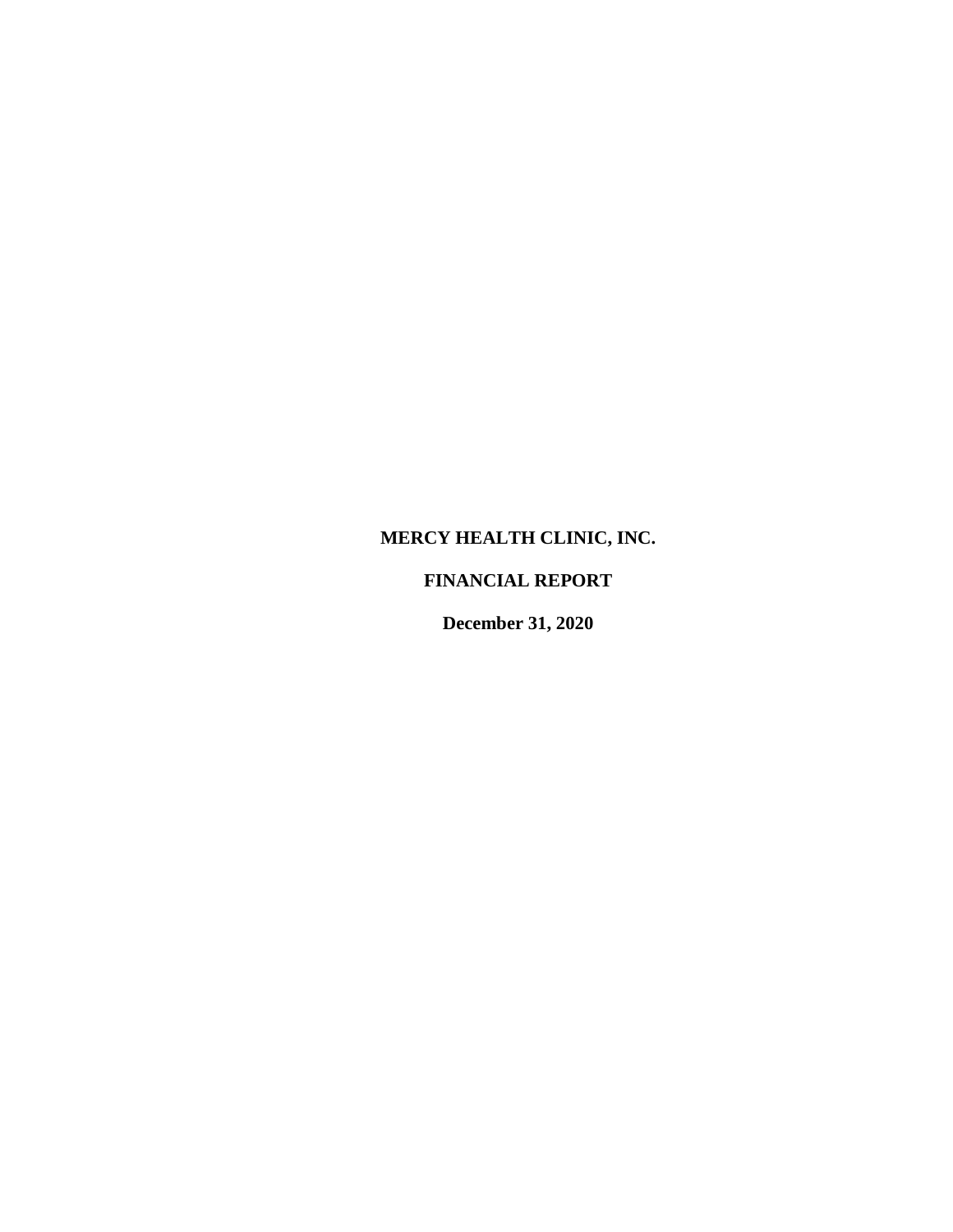# **MERCY HEALTH CLINIC, INC.**

## *Table of Contents*

|                                                    | Page           |
|----------------------------------------------------|----------------|
| <b>Independent Auditors' Report</b>                | $1 - 2$        |
| <b>Financial Statements</b>                        |                |
| Statements of financial position                   | 3              |
| Statements of activities and changes in net assets | $\overline{4}$ |
| Statements of functional expenses                  | $5 - 6$        |
| Statements of cash flows                           |                |
| Notes to financial statements                      | $8 - 17$       |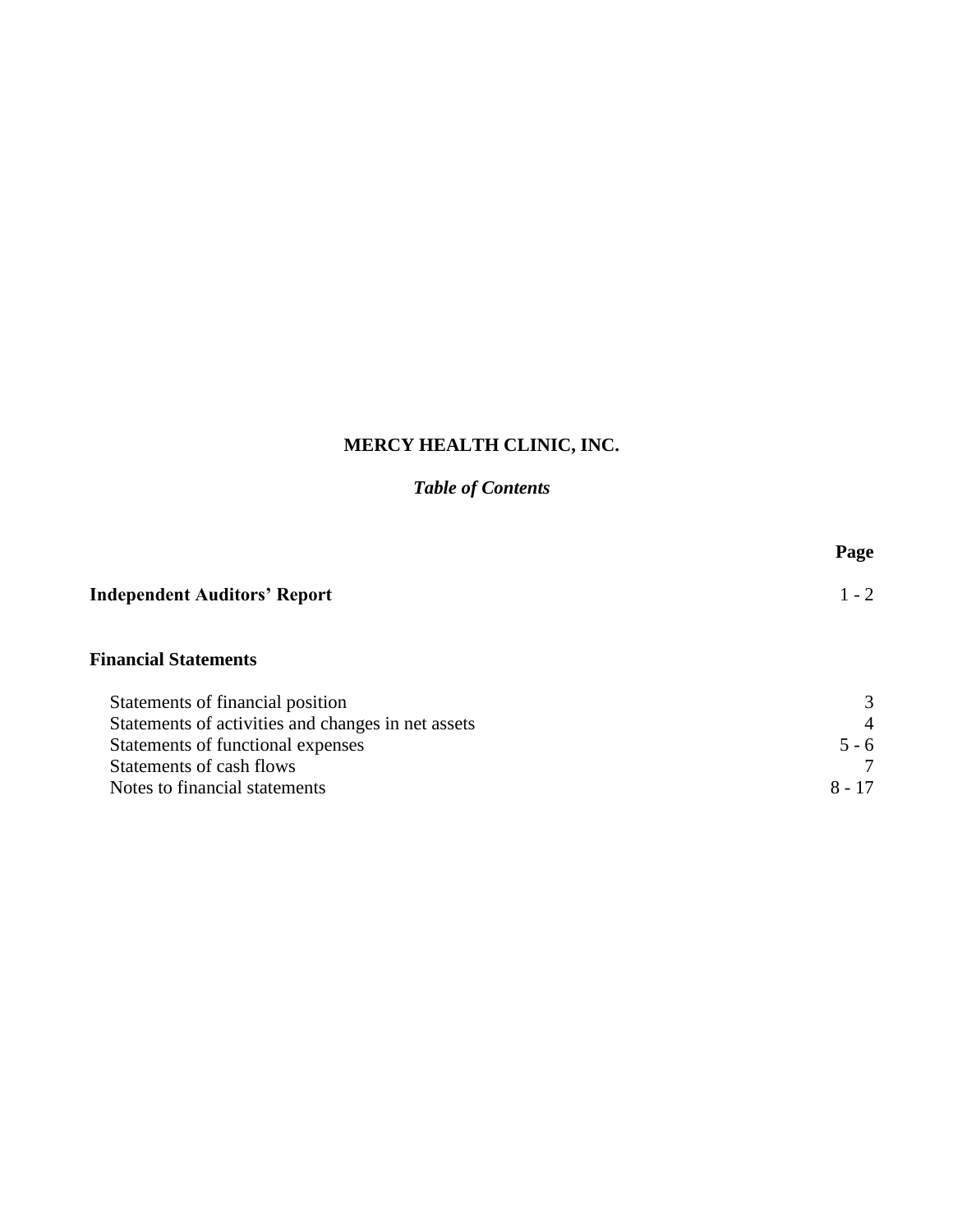

## **Independent Auditors' Report**

To the Board of Directors Mercy Health Clinic, Inc. Gaithersburg, Maryland

We have audited the accompanying financial statements of Mercy Health Clinic, Inc. (a nonprofit organization), which comprise the statement of financial position as of December 31, 2020, and the related statement of activities and changes in net assets, statement of functional expenses, and statement of cash flows for the year then ended, and the related notes to the financial statements.

## **Management's Responsibility for the Financial Statements**

Management is responsible for the preparation and fair presentation of these financial statements in accordance with accounting principles generally accepted in the United States of America; this includes the design, implementation, and maintenance of internal control relevant to the preparation and fair presentation of financial statements that are free from material misstatement, whether due to fraud or error.

## **Auditors' Responsibility**

Our responsibility is to express an opinion on these financial statements based on our audit. We conducted our audit in accordance with auditing standards generally accepted in the United States of America. Those standards require that we plan and perform the audit to obtain reasonable assurance about whether the financial statements are free from material misstatement.

An audit involves performing procedures to obtain audit evidence about the amounts and disclosures in the financial statements. The procedures selected depend on the auditors' judgment, including the assessment of the risks of material misstatement of the financial statements, whether due to fraud or error. In making those risk assessments, the auditors consider internal control relevant to the entity's preparation and fair presentation of the financial statements in order to design audit procedures that are appropriate in the circumstances, but not for the purpose of expressing an opinion on the effectiveness of the entity's internal control. Accordingly, we express no such opinion. An audit also includes evaluating the appropriateness of accounting policies used and the reasonableness of significant accounting estimates made by management, as well as evaluating the overall presentation of the financial statements.

We believe that the audit evidence we have obtained is sufficient and appropriate to provide a basis for our audit opinion.

North Bethesda, MD 20852 A Member of Allinial Global Columbia, MD 21045 P 301.770.5100 • F 301.770.5202 www.dembojones.com P 410.290.0770 • F 410.290.0774

1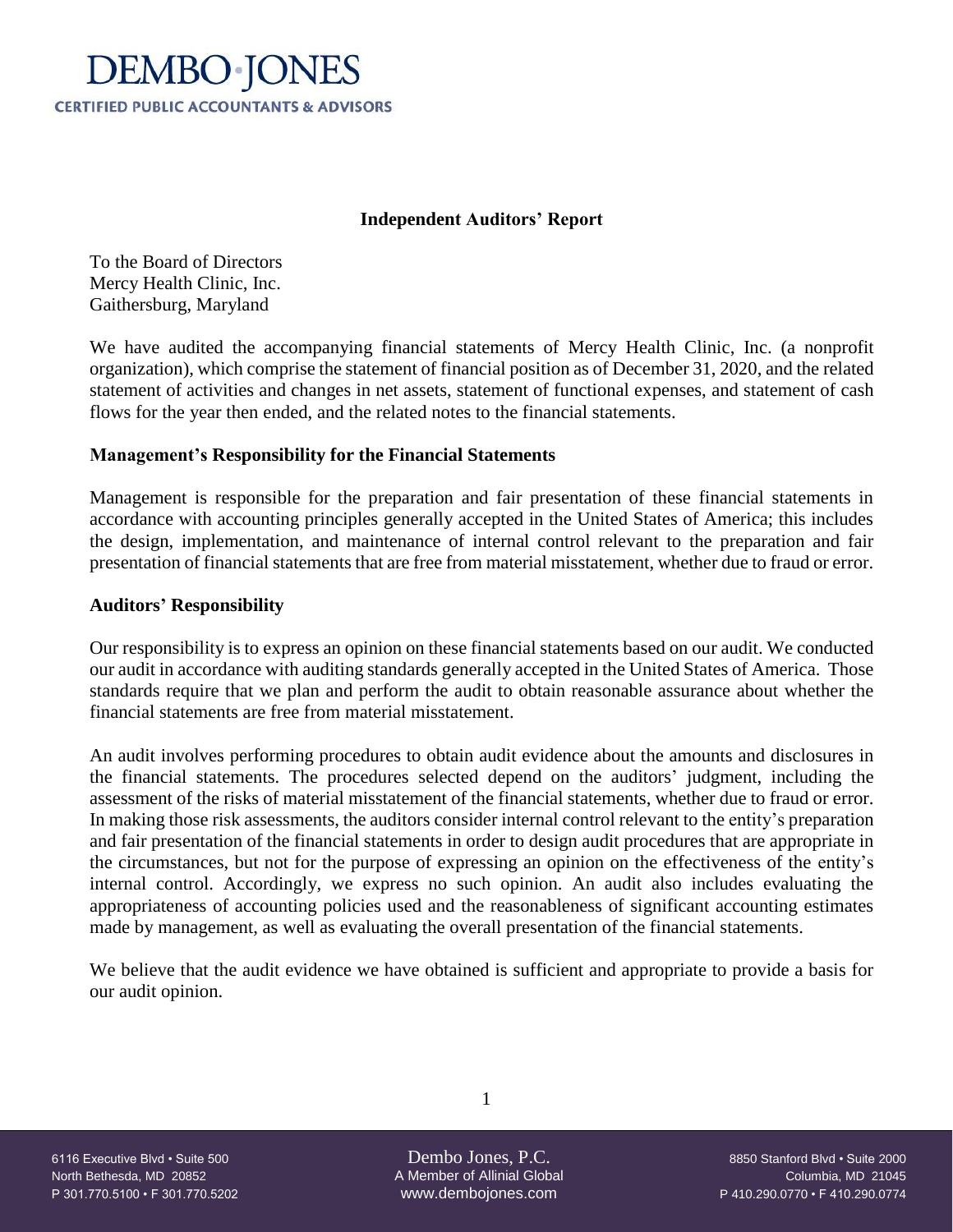## **Opinion**

In our opinion, the financial statements referred to above present fairly, in all material respects, the financial position of Mercy Health Clinic, Inc. as of December 31, 2020, and the changes in its net assets and its cash flows for the year then ended in accordance with accounting principles generally accepted in the United States of America.

## **Report on Summarized Comparative Information**

We have previously audited Mercy Health Clinic, Inc.'s 2019 financial statements, and we expressed an unmodified audit opinion on those audited financial statements in our report dated December 7, 2020. In our opinion, the summarized comparative information presented herein as of and for the year ended December 31, 2019, is consistent, in all material aspects, with the audited financial statements from which it has been derived.

Dembo Jones, P.C.

*North Bethesda, Maryland November 15, 2021*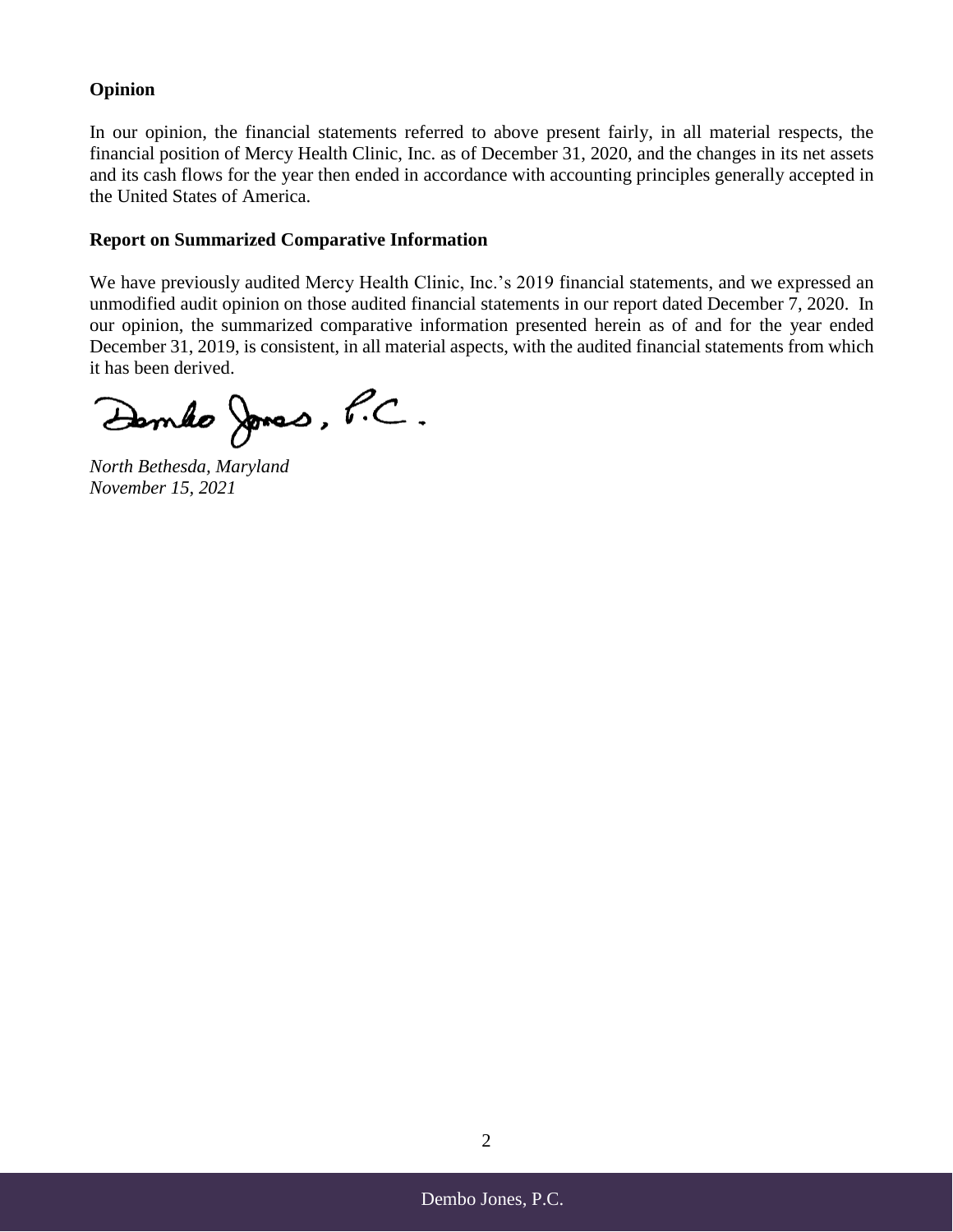## **MERCY HEALTH CLINIC, INC. STATEMENTS OF FINANCIAL POSITION December 31, 2020 (With Comparative Totals for 2019)**

|                                                                                                      |              | 2020      |    | 2019    |
|------------------------------------------------------------------------------------------------------|--------------|-----------|----|---------|
| <b>Assets</b>                                                                                        |              |           |    |         |
| <b>Current Assets</b>                                                                                |              |           |    |         |
| Cash and cash equivalents                                                                            | $\mathbb{S}$ | 362,467   | \$ | 163,529 |
| Accounts receivable, less an allowance for doubtful<br>accounts of \$ 0 in 2020 and \$ 4,983 in 2019 |              | 121,226   |    | 143,245 |
| Investments, at fair value                                                                           |              | 601,120   |    | 492,558 |
| Prepaid expenses                                                                                     |              | 15,266    |    | 16,545  |
| Total current assets                                                                                 |              | 1,100,079 |    | 815,877 |
| <b>Property and Equipment</b>                                                                        |              |           |    |         |
| Equipment                                                                                            |              | 67,045    |    | 55,128  |
| Leasehold improvements and fixtures                                                                  |              | 144,868   |    | 144,868 |
|                                                                                                      |              | 211,913   |    | 199,996 |
| Less: accumulated depreciation and amortization                                                      |              | 181,003   |    | 175,957 |
|                                                                                                      |              | 30,910    |    | 24,039  |
| <b>Assets Held in Trust</b>                                                                          |              | 76,001    |    | 55,131  |
|                                                                                                      | \$           | 1,206,990 | \$ | 895,047 |
| <b>Liabilities and Net Assets</b>                                                                    |              |           |    |         |
| <b>Current Liabilities</b>                                                                           |              |           |    |         |
| Accounts payable and accrued expenses                                                                | \$           | 37,963    | \$ | 54,614  |
| Note payable, current portion                                                                        |              | 110,036   |    |         |
| Total current liabilities                                                                            |              | 147,999   |    | 54,614  |
| <b>Long-Term Liabilities</b>                                                                         |              |           |    |         |
| Note payable, noncurrent portion                                                                     |              | 31,890    |    |         |
| Deferred rent                                                                                        |              | 15,671    |    | 17,261  |
| Deferred compensation payable                                                                        |              | 76,001    |    | 55,131  |
| Total long-term liabilities                                                                          |              | 123,562   |    | 72,392  |
| <b>Total liabilities</b>                                                                             |              | 271,561   |    | 127,006 |
| <b>Net Assets</b>                                                                                    |              |           |    |         |
| Without donor restrictions                                                                           |              | 935,429   |    | 758,216 |
| With donor restrictions                                                                              |              |           |    | 9,825   |
| Total net assets                                                                                     |              | 935,429   |    | 768,041 |
|                                                                                                      | \$           | 1,206,990 | \$ | 895,047 |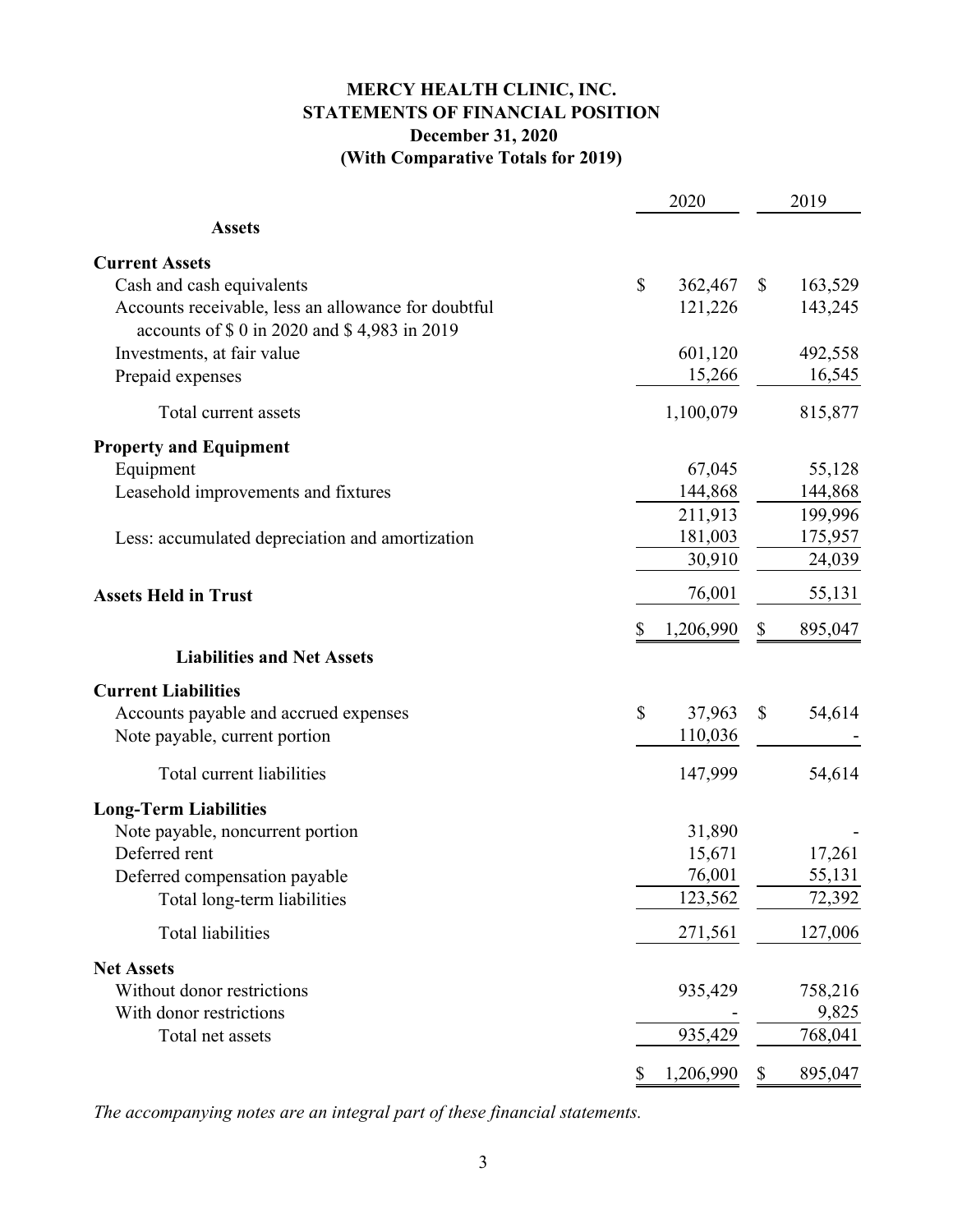## **MERCY HEALTH CLINIC, INC. STATEMENTS OF ACTIVITIES AND CHANGES IN NET ASSETS Year Ended December 31, 2020 (With Comparative Totals for 2019)**

|                                          | Without             | With                      |               |    |              |
|------------------------------------------|---------------------|---------------------------|---------------|----|--------------|
|                                          | <b>Donor</b>        | <b>Donor</b>              | 2020          |    | 2019         |
|                                          | <b>Restrictions</b> | <b>Restrictions</b>       | <b>Total</b>  |    | <b>Total</b> |
| <b>Revenue and Support</b>               |                     |                           |               |    |              |
| Contributions:                           |                     |                           |               |    |              |
| Voluntary patient contributions          | \$<br>30,402        | $\boldsymbol{\mathsf{S}}$ | \$<br>30,402  | -S | 82,921       |
| Revenue, contributions, and grants       | 983,284             | 130,000                   | 1,113,284     |    | 896,575      |
| Annual Gala (net of related expenses of  |                     |                           |               |    |              |
| \$ 0 for 2020 and \$ 33,846 for 2019)    |                     |                           |               |    | 104,688      |
| Golf Classic (net of related expenses of |                     |                           |               |    |              |
| \$20,719 for 2020 and \$32,280 for 2019) | 50,042              |                           | 50,042        |    | 57,392       |
| Donated services and materials           | 2,604,282           |                           | 2,604,282     |    | 2,978,757    |
| Investment income                        | 57,180              |                           | 57,180        |    | 82,210       |
| Other income (loss)                      |                     |                           |               |    | (912)        |
| Net assets released from restrictions:   |                     |                           |               |    |              |
| Satisfaction of program restrictions     | 139,825             | (139, 825)                |               |    |              |
| Total revenue and support                | 3,865,015           | (9,825)                   | 3,855,190     |    | 4,201,631    |
| <b>Expenses</b>                          |                     |                           |               |    |              |
| Program Services:                        |                     |                           |               |    |              |
| Medical                                  | 897,417             |                           | 897,417       |    | 1,455,382    |
| Pharmacy                                 | 2,119,637           |                           | 2,119,637     |    | 1,932,974    |
| Lifestyle health and education           | 8,797               |                           | 8,797         |    | 26,051       |
| Total program services                   | 3,025,851           |                           | 3,025,851     |    | 3,414,407    |
| <b>Support Services:</b>                 |                     |                           |               |    |              |
| General and administrative               | 462,494             |                           | 462,494       |    | 466,260      |
| Fundraising expenses                     | 199,457             |                           | 199,457       |    | 197,605      |
| Total support services                   | 661,951             |                           | 661,951       |    | 663,865      |
| Total expenses                           | 3,687,802           |                           | 3,687,802     |    | 4,078,272    |
| Change in net assets                     | 177,213             | (9,825)                   | 167,388       |    | 123,359      |
| Net assets - beginning of year           | 758,216             | 9,825                     | 768,041       |    | 644,682      |
| Net assets - end of year                 | \$<br>935,429       | \$                        | \$<br>935,429 | \$ | 768,041      |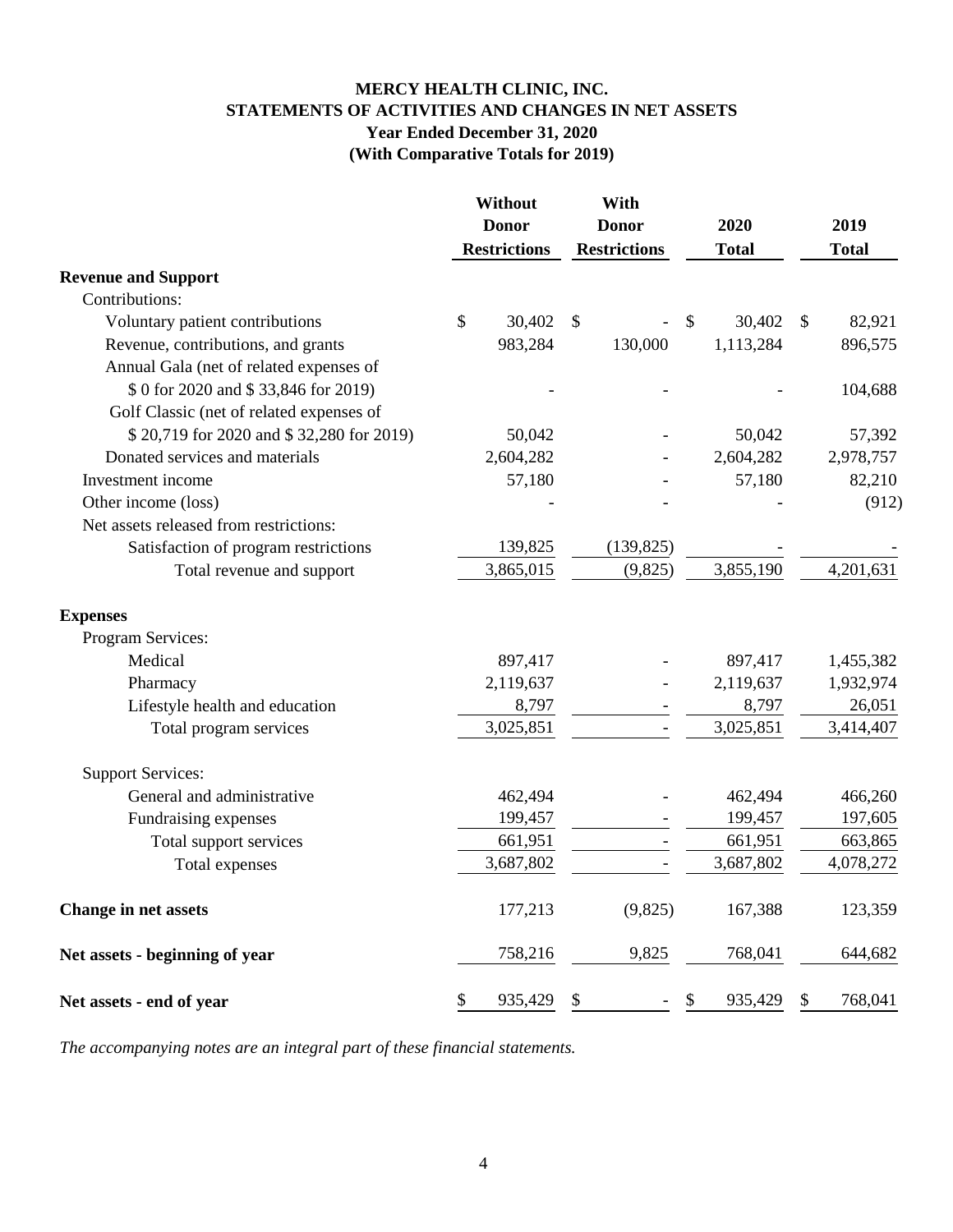## **MERCY HEALTH CLINIC, INC. STATEMENT OF FUNCTIONAL EXPENSES Year Ended December 31, 2020**

|                                 |                          |                         | Lifestyle                             |               | <b>Total</b>               |                           |                                      |                           |                    |                           | <b>Total</b>                      |               |              |
|---------------------------------|--------------------------|-------------------------|---------------------------------------|---------------|----------------------------|---------------------------|--------------------------------------|---------------------------|--------------------|---------------------------|-----------------------------------|---------------|--------------|
|                                 | <b>Medical</b>           | <b>Pharmacy</b>         | <b>Health and</b><br><b>Education</b> |               | Program<br><b>Services</b> |                           | <b>General</b> and<br>Administrative |                           | <b>Fundraising</b> |                           | <b>Support</b><br><b>Services</b> |               | <b>Total</b> |
|                                 |                          |                         |                                       |               |                            |                           |                                      |                           |                    |                           |                                   |               |              |
| Compensation                    | \$<br>416,317            | $\mathcal{S}$<br>87,681 | $\boldsymbol{\mathsf{S}}$<br>2,410    | $\mathcal{S}$ | 506,408                    | $\boldsymbol{\mathsf{S}}$ | 68,904                               | $\boldsymbol{\mathsf{S}}$ | 182,975            | $\boldsymbol{\mathsf{S}}$ | 251,879                           | $\mathcal{S}$ | 758,287      |
| Deferred compensation           | 4,380                    |                         |                                       |               | 4,380                      |                           | 9,220                                |                           |                    |                           | 9,220                             |               | 13,600       |
| Consultants and contractors     |                          |                         | 3,075                                 |               | 3,075                      |                           | 70,867                               |                           |                    |                           | 70,867                            |               | 73,942       |
| Payroll taxes                   | 31,409                   | 6,651                   |                                       |               | 38,060                     |                           | 11,486                               |                           | 9,962              |                           | 21,448                            |               | 59,508       |
| Health and benefits             | 9,739                    |                         |                                       |               | 9,739                      |                           | 1,168                                |                           | 365                |                           | 1,533                             |               | 11,272       |
| <b>Bank</b> charges             |                          |                         |                                       |               |                            |                           | 55                                   |                           |                    |                           | 55                                |               | 55           |
| Conferences and meetings        | 57                       |                         |                                       |               | 57                         |                           | 1,994                                |                           |                    |                           | 1,994                             |               | 2,051        |
| Dues and subscriptions          | 5,066                    |                         |                                       |               | 5,066                      |                           | 3,338                                |                           | 948                |                           | 4,286                             |               | 9,352        |
| Insurance                       | 22,401                   | 1,276                   | 134                                   |               | 23,811                     |                           | 5,560                                |                           | 446                |                           | 6,006                             |               | 29,817       |
| Interest                        |                          |                         |                                       |               |                            |                           | 976                                  |                           |                    |                           | 976                               |               | 976          |
| Administrative fees             | 480                      |                         |                                       |               | 480                        |                           |                                      |                           |                    |                           |                                   |               | 480          |
| Maintenance                     | 14,471                   |                         |                                       |               | 14,471                     |                           |                                      |                           |                    |                           |                                   |               | 14,471       |
| Marketing                       | $\overline{\phantom{a}}$ |                         |                                       |               |                            |                           | 4,900                                |                           |                    |                           | 4,900                             |               | 4,900        |
| Miscellaneous                   | 17                       |                         |                                       |               | 17                         |                           | 3,362                                |                           |                    |                           | 3,362                             |               | 3,379        |
| Postage and delivery            |                          |                         |                                       |               |                            |                           | 1,017                                |                           |                    |                           | 1,017                             |               | 1,017        |
| Printing                        |                          |                         |                                       |               |                            |                           | 4,307                                |                           | 1,667              |                           | 5,974                             |               | 5,974        |
| Professional fees               | 11,569                   |                         |                                       |               | 11,569                     |                           | 17,378                               |                           | 500                |                           | 17,878                            |               | 29,447       |
| Recruiting                      |                          |                         |                                       |               |                            |                           | 1,386                                |                           |                    |                           | 1,386                             |               | 1,386        |
| Rent                            | 13,419                   | 2,665                   | 2,708                                 |               | 18,792                     |                           | 6,327                                |                           | 2,211              |                           | 8,538                             |               | 27,330       |
| Repairs and maintenance         | 145                      |                         |                                       |               | 145                        |                           | 649                                  |                           |                    |                           | 649                               |               | 794          |
| <b>Supplies</b>                 | 12,700                   | 3,307                   |                                       |               | 16,007                     |                           | 7,739                                |                           |                    |                           | 7,739                             |               | 23,746       |
| Telephone and internet          | 1,063                    | 211                     | 215                                   |               | 1,489                      |                           | 501                                  |                           | 175                |                           | 676                               |               | 2,165        |
| Travel                          |                          |                         |                                       |               |                            |                           | 8                                    |                           |                    |                           | 8                                 |               | 8            |
| <b>Utilities</b>                | 1,265                    | 251                     | 255                                   |               | 1,771                      |                           | 596                                  |                           | 208                |                           | 804                               |               | 2,575        |
| Volunteer and donor recognition | 280                      |                         |                                       |               | 280                        |                           | 1,662                                |                           |                    |                           | 1,662                             |               | 1,942        |
| Depreciation and amortization   |                          |                         |                                       |               |                            |                           | 5,046                                |                           |                    |                           | 5,046                             |               | 5,046        |
| Partner in-kind donations       | 352,639                  | 2,017,595               |                                       |               | 2,370,234                  |                           | 234,048                              |                           |                    |                           | 234,048                           |               | 2,604,282    |
|                                 | \$<br>897,417            | 2,119,637<br>\$         | \$<br>8,797                           | \$            | 3,025,851                  | \$                        | 462,494                              | \$                        | 199,457            | \$                        | 661,951                           | \$            | 3,687,802    |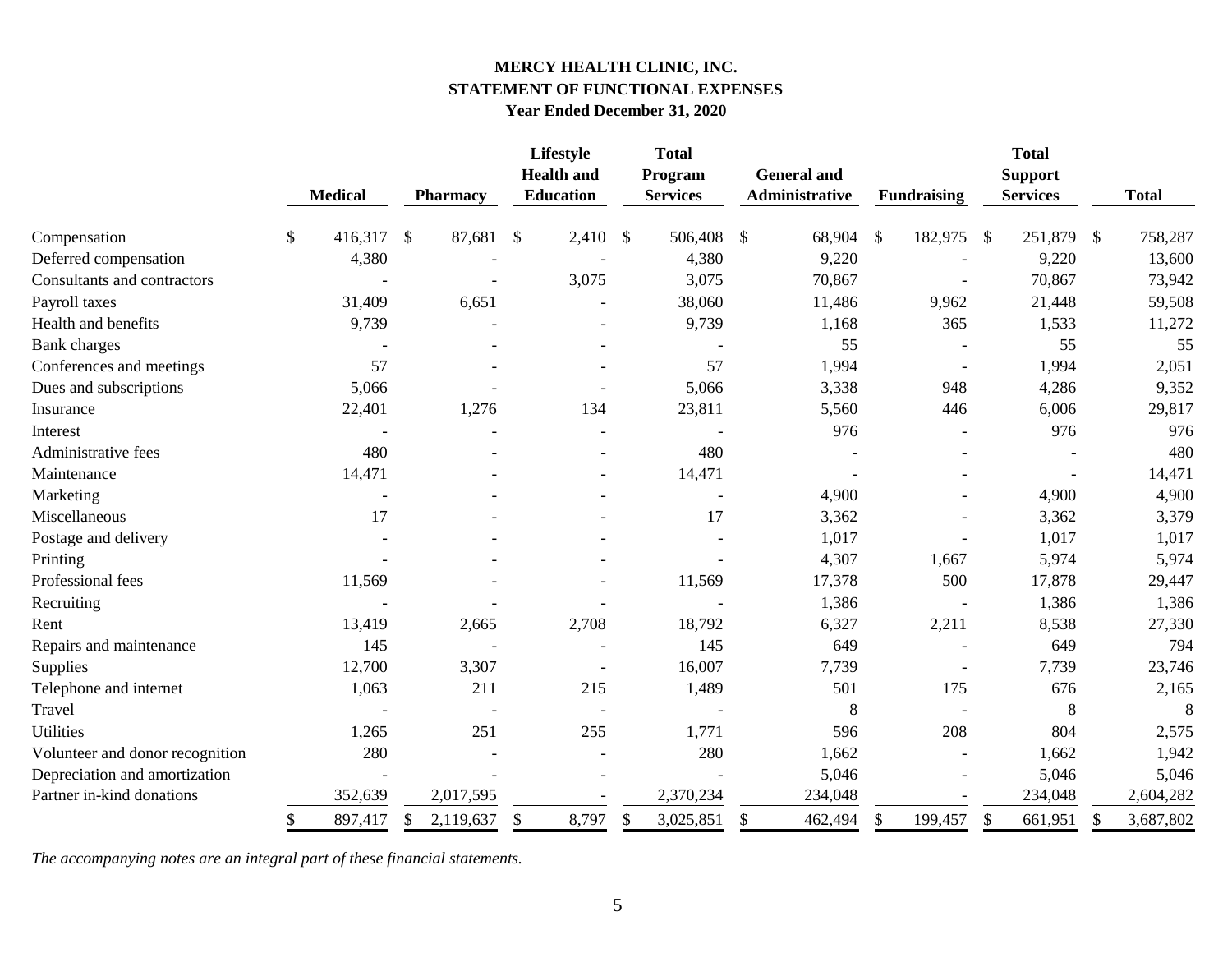## **MERCY HEALTH CLINIC, INC. STATEMENT OF FUNCTIONAL EXPENSES Year Ended December 31, 2019**

|                                 |               |                |               |                 |               | Lifestyle<br><b>Health</b> and |                         | <b>Total</b><br>Program |               | <b>General and</b> |               |                    |               | <b>Total</b><br><b>Support</b> |               |              |
|---------------------------------|---------------|----------------|---------------|-----------------|---------------|--------------------------------|-------------------------|-------------------------|---------------|--------------------|---------------|--------------------|---------------|--------------------------------|---------------|--------------|
|                                 |               | <b>Medical</b> |               | <b>Pharmacy</b> |               | <b>Education</b>               |                         | <b>Services</b>         |               | Administrative     |               | <b>Fundraising</b> |               | <b>Services</b>                |               | <b>Total</b> |
| Compensation                    | $\mathcal{S}$ | 454,723        | $\mathcal{S}$ | 83,120          | $\mathcal{S}$ | 2,365                          | $\sqrt[6]{\frac{1}{2}}$ | 540,208                 | $\mathcal{S}$ | 51,235             | $\mathcal{S}$ | 182,115            | $\mathcal{S}$ | 233,350                        | $\mathcal{S}$ | 773,558      |
| Deferred compensation           |               | 4,000          |               |                 |               |                                |                         | 4,000                   |               | 9,201              |               |                    |               | 9,201                          |               | 13,201       |
| Consultants and contractors     |               | 900            |               | 120             |               | 20,485                         |                         | 21,505                  |               | 69,033             |               | 24                 |               | 69,057                         |               | 90,562       |
| Payroll taxes                   |               | 34,198         |               | 6,452           |               |                                |                         | 40,650                  |               | 9,839              |               | 9,993              |               | 19,832                         |               | 60,482       |
| Health and benefits             |               | 4,095          |               |                 |               |                                |                         | 4,095                   |               | 10,269             |               |                    |               | 10,269                         |               | 14,364       |
| <b>Bank</b> charges             |               |                |               |                 |               |                                |                         |                         |               | 591                |               |                    |               | 591                            |               | 591          |
| Conferences and meetings        |               |                |               |                 |               |                                |                         |                         |               | 1,669              |               |                    |               | 1,669                          |               | 1,669        |
| Dues and subscriptions          |               | 6,483          |               |                 |               |                                |                         | 6,483                   |               | 1,617              |               | 1,990              |               | 3,607                          |               | 10,090       |
| Insurance                       |               | 18,592         |               |                 |               |                                |                         | 18,592                  |               | 7,974              |               |                    |               | 7,974                          |               | 26,566       |
| Administrative fees             |               | 440            |               |                 |               |                                |                         | 440                     |               | 408                |               |                    |               | 408                            |               | 848          |
| Maintenance                     |               | 16,965         |               |                 |               |                                |                         | 16,965                  |               |                    |               |                    |               |                                |               | 16,965       |
| Miscellaneous                   |               |                |               |                 |               |                                |                         |                         |               | 760                |               |                    |               | 760                            |               | 760          |
| Postage and delivery            |               | 189            |               |                 |               |                                |                         | 189                     |               | 543                |               |                    |               | 543                            |               | 732          |
| Printing                        |               |                |               |                 |               |                                |                         |                         |               | 1,934              |               | 380                |               | 2,314                          |               | 2,314        |
| Professional fees               |               | 9,464          |               |                 |               |                                |                         | 9,464                   |               | 16,913             |               | 373                |               | 17,286                         |               | 26,750       |
| Recruiting                      |               |                |               |                 |               |                                |                         |                         |               | 82                 |               |                    |               | 82                             |               | 82           |
| Rent                            |               | 13,415         |               | 2,664           |               | 2,708                          |                         | 18,787                  |               | 6,324              |               | 2,210              |               | 8,534                          |               | 27,321       |
| Repairs and maintenance         |               | 1,989          |               |                 |               |                                |                         | 1,989                   |               | 100                |               |                    |               | 100                            |               | 2,089        |
| Supplies                        |               | 12,327         |               | 2,086           |               |                                |                         | 14,413                  |               | 7,469              |               |                    |               | 7,469                          |               | 21,882       |
| Telephone and internet          |               | 990            |               | 197             |               | 200                            |                         | 1,387                   |               | 467                |               | 163                |               | 630                            |               | 2,017        |
| Travel                          |               |                |               |                 |               |                                |                         |                         |               | 98                 |               |                    |               | 98                             |               | 98           |
| <b>Utilities</b>                |               | 1,454          |               | 289             |               | 293                            |                         | 2,036                   |               | 686                |               | 240                |               | 926                            |               | 2,962        |
| Volunteer and donor recognition |               | 572            |               |                 |               |                                |                         | 572                     |               |                    |               |                    |               |                                |               | 572          |
| Depreciation and amortization   |               | 2,923          |               |                 |               |                                |                         | 2,923                   |               |                    |               | 117                |               | 117                            |               | 3,040        |
| Partner in-kind donations       |               | 871,663        |               | 1,838,046       |               |                                |                         | 2,709,709               |               | 269,048            |               |                    |               | 269,048                        |               | 2,978,757    |
|                                 | \$            | 1,455,382      | S.            | 1,932,974       | \$            | 26,051                         | \$                      | 3,414,407               | \$            | 466,260            | \$            | 197,605            | $\mathbb{S}$  | 663,865                        | \$            | 4,078,272    |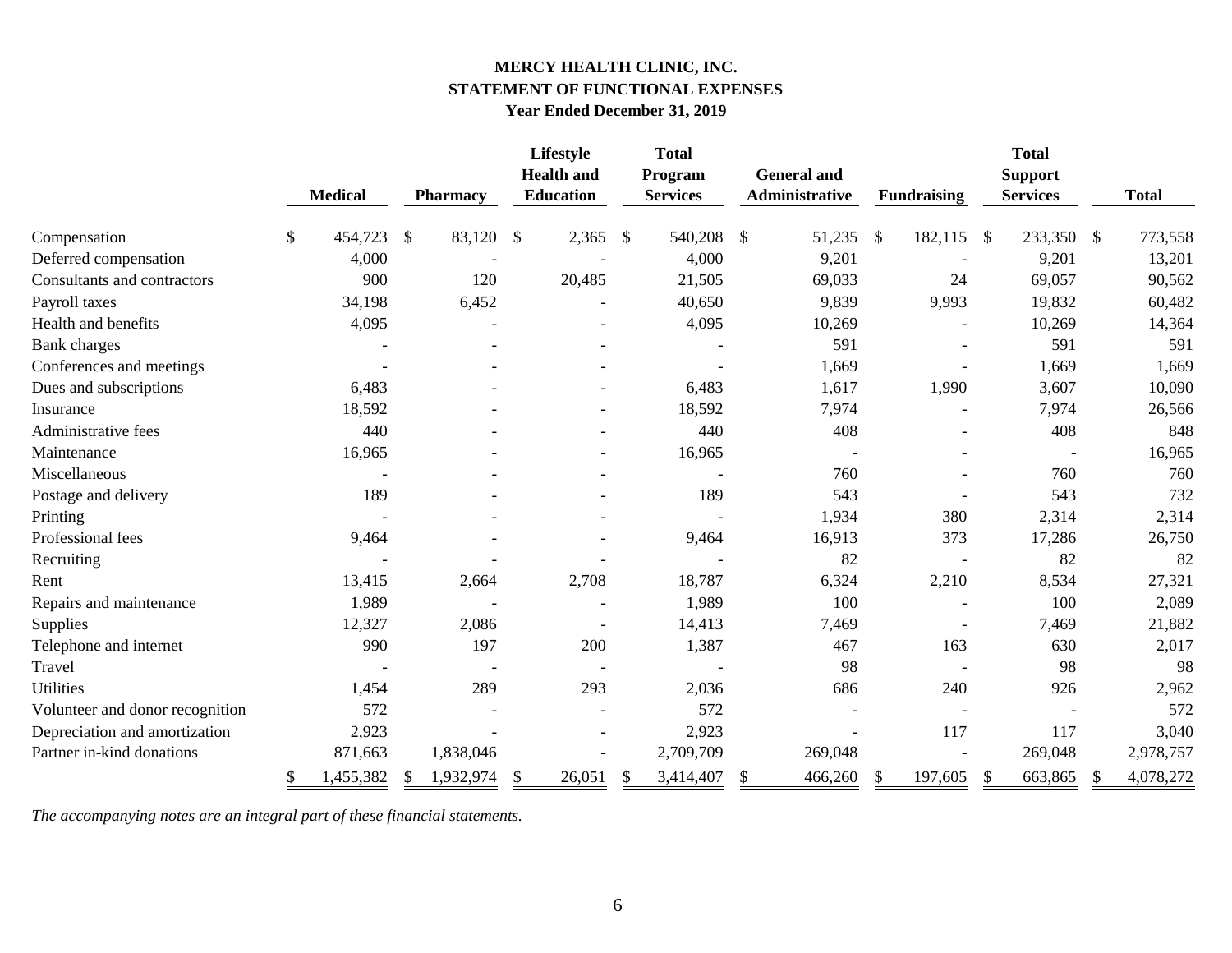## **MERCY HEALTH CLINIC, INC. STATEMENTS OF CASH FLOWS Years Ended December 31, 2020 and 2019**

|                                                  | 2020      | 2019          |
|--------------------------------------------------|-----------|---------------|
| <b>Cash flows from operating activities:</b>     |           |               |
| Change in net assets                             | \$167,388 | \$123,359     |
| Adjustments to reconcile change in net assets to |           |               |
| net cash flows from operating activities:        |           |               |
| Depreciation and amortization                    | 5,046     | 3,040         |
| Net unrealized and realized gain on investments  | (46,330)  | (69, 533)     |
| Donated investments                              | (10, 169) |               |
| (Increase) decrease in assets:                   |           |               |
| Accounts receivable                              | 22,019    | (32, 727)     |
| Prepaid expenses                                 | 1,279     | 1,023         |
| Increase (decrease) in liabilities:              |           |               |
| Accounts payable and accrued expenses            | (16, 651) | (516)         |
| Deferred revenue                                 |           | (500)         |
| Deferred rent                                    | (1,590)   | (753)         |
| Net cash flows from operating activities         | 120,992   | 23,393        |
| <b>Cash flows from investing activities:</b>     |           |               |
| Purchases of equipment                           | (11, 917) | (15, 174)     |
| Purchases of investments                         | (216,910) | (18, 575)     |
| Proceeds from sales of investments               | 164,847   | 52,724        |
| Net cash flows from investing activities         | (63,980)  | 18,975        |
| <b>Cash flows from financing activities:</b>     |           |               |
| Proceeds from PPP note payable                   | 141,926   |               |
| Net cash flows from financing activities         | 141,926   |               |
| Net change in cash and cash equivalents          | 198,938   | 42,368        |
| Cash and cash equivalents at beginning of year   | 163,529   | 121,161       |
| Cash and cash equivalents at end of year         | \$362,467 | 163,529<br>\$ |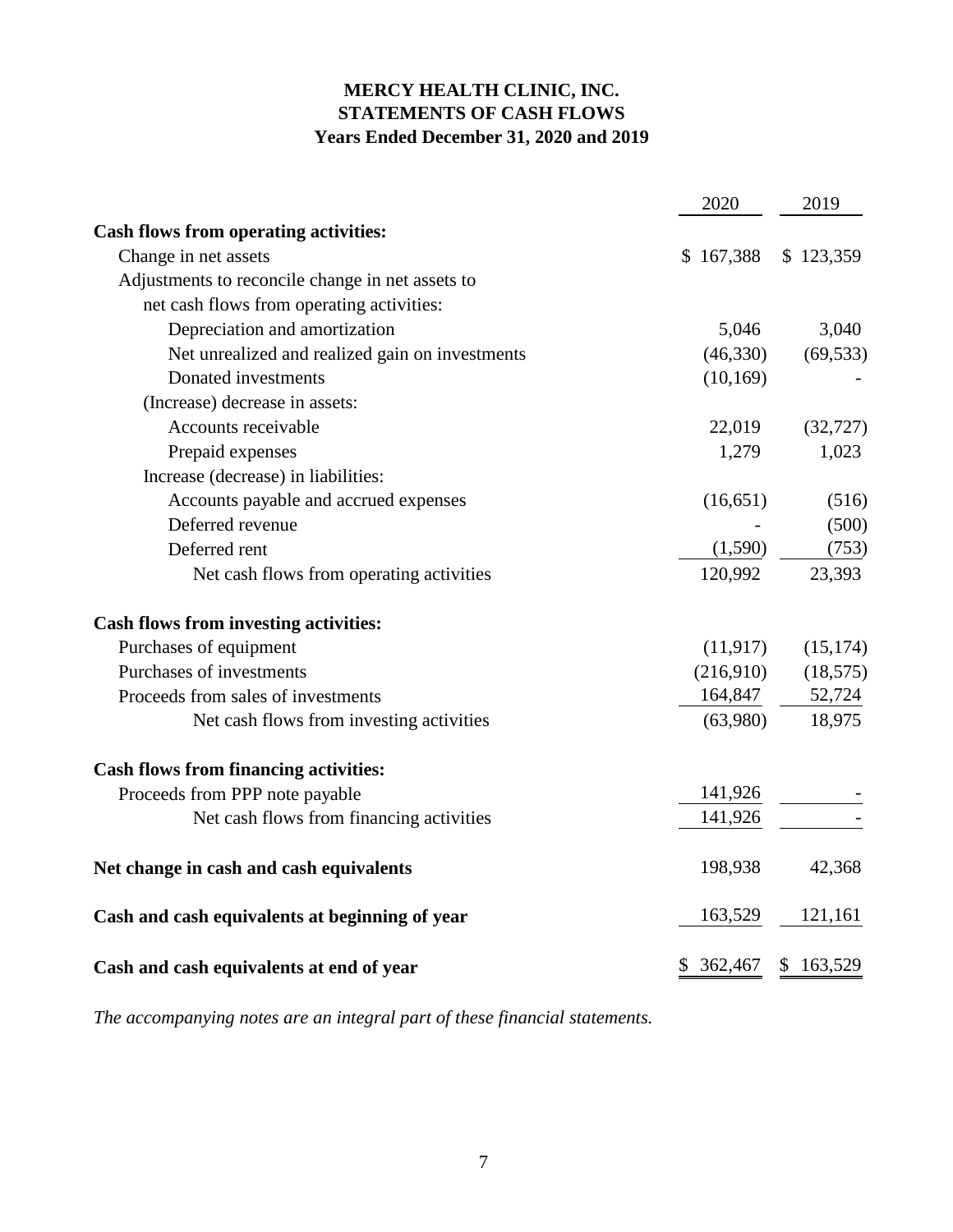#### **Note 1. Summary of Significant Accounting Policies**

#### *Organization*

Mercy Health Clinic, Inc. (the Clinic) is a not-for-profit, non-sectarian organization staffed largely by volunteers with the support of a small cadre of full-time and part-time medical and office staff. All of its officers and directors are volunteers, except for the Executive Director and Medical Director. The Clinic has more than 120 volunteer medical, clerical, and administrative staff, including approximately 46 providers (physicians, nurse practitioners, physician assistants) who practice on-site or who see patients in their offices. The volunteer staff is supported by an Executive Director, Medical Director, Clinic Manager, full-time and part-time nurses, medical assistants, and office support staff.

The Clinic collaborates with the Primary Care Coalition of Montgomery County (PCC) and participates in the Montgomery Cares program of Montgomery County. The Clinic leveraged the generosity of health care professionals and health service organizations, as well as funding from Montgomery County, to care for nearly 2,200 (unaudited) lowincome, uninsured patients with nearly 6,200 (unaudited) patient visits in 2020.

## *Comparative Totals*

The financial statements include certain prior-year summarized comparative information. The 2019 information does not show a breakout of net assets without donor restrictions and net assets with donor restrictions, just net assets in total. Such information does not include sufficient detail to constitute a presentation in conformity with accounting principles generally accepted in the United States of America. Accordingly, such information should be read in conjunction with the Clinic's financial statements for the year ended December 31, 2019, from which the summarized information was derived.

#### *Use of Estimates*

The preparation of financial statements in conformity with accounting principles generally accepted in the United States of America requires management to make estimates and assumptions that affect the reported amounts of assets and liabilities and disclosure of contingent assets and liabilities at the date of the financial statements and the reported amounts of revenues and expenses during the reporting period. Actual results could differ from those estimates.

#### *Cash and Cash Equivalents*

Cash and cash equivalents include cash balances held on hand and in checking and money market accounts. The Clinic had no deposits in excess of the Federal Deposit Insurance Corporation insurance limits at December 31, 2020 and 2019.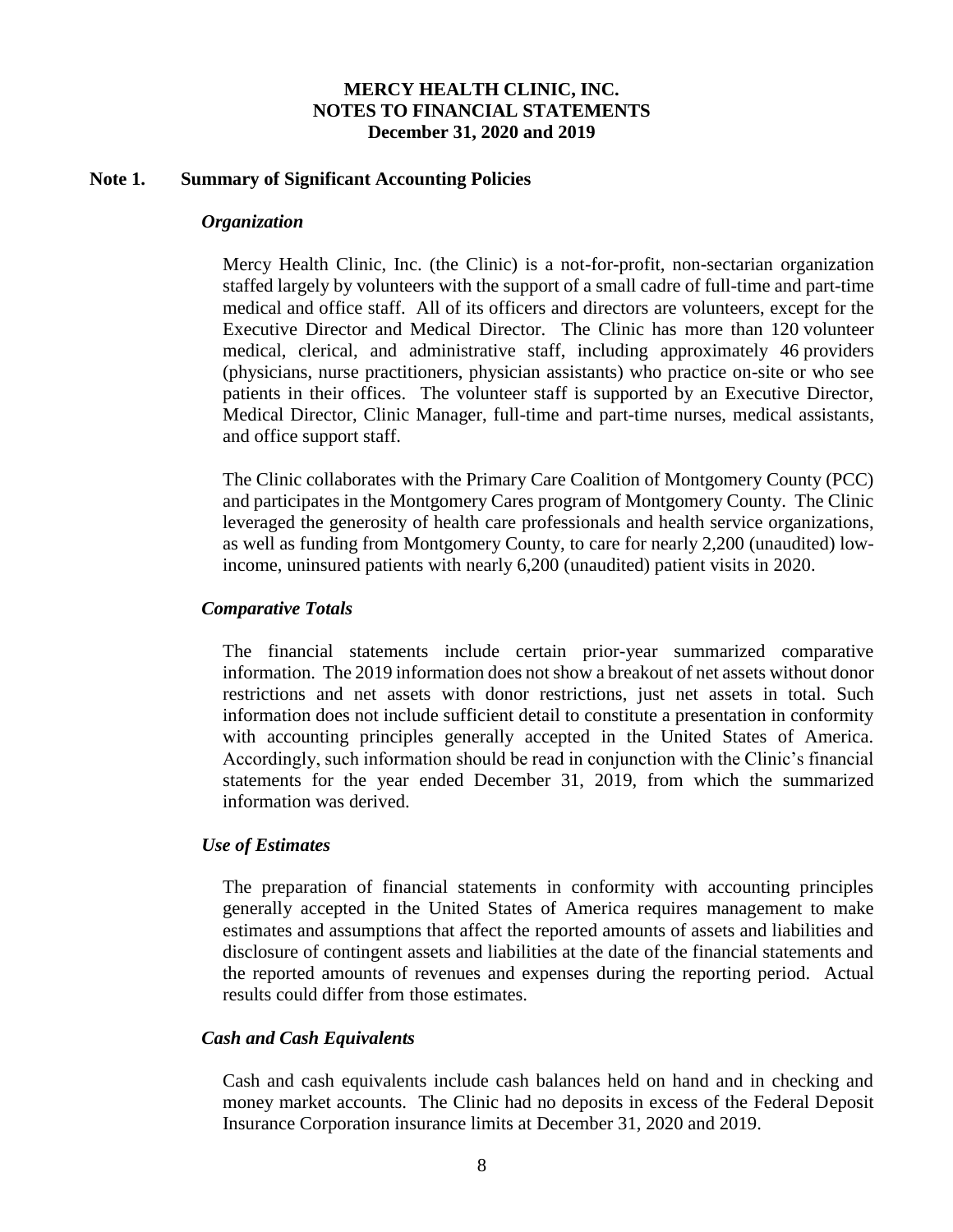### **Note 1. Summary of Significant Accounting Policies (continued)**

## *Accounts Receivable*

Accounts receivable consist of grants and interest receivable. Receivables are recorded net of an allowance for doubtful accounts when necessary. The allowance is determined based on a review of the estimated collectability of the specific accounts, plus a general provision based on historical loss experience and existing economic conditions. Uncollectible amounts are charged off against the allowance for doubtful accounts once management determines the amount to be uncollectible.

## *Property and Equipment*

Equipment, leasehold improvements, and fixtures are capitalized at cost. Equipment is depreciated over its useful life of 36 to 60 months on a straight-line basis. Leasehold improvements and fixtures are amortized over the non-cancelable lease terms on a straight-line basis. The Clinic has established a policy to capitalize any furnishings and equipment with a cost of \$ 1,500 or more and a useful life of greater than one year. Depreciation and amortization expense for the years ended December 31, 2020 and 2019, was \$ 5,046 and \$ 3,040, respectively.

### *Basis of Presentation*

The Clinic is required to report information regarding its financial position and activities according to two classes of net assets: net assets without donor restrictions and net assets with donor restrictions. Net assets without donor restrictions represent the expendable net assets that are available for support of the Clinic. Net assets with donor restrictions are subject to donor-imposed stipulations that may or will be met by actions of the Clinic and/or the passage of time and those that are subject to donor-imposed stipulations that the Clinic maintain them permanently.

#### *Recent Accounting Pronouncements Adopted*

In May 2014, the Financial Accounting Standards Board (FASB) issued Accounting Standards Update (ASU) No. 2014-09, Revenue from Contracts with Customers (Topic 606). The ASU and all subsequently issued clarifying ASUs replaced most existing revenue recognition guidance in U.S. GAAP. The ASU also required expanded disclosures relating to the nature, amount, timing, and uncertainty of revenue and cash flows arising from contracts with customers. The Clinic adopted the new standard effective January 1, 2020, the first day of the Clinic's fiscal year, using the full retrospective method.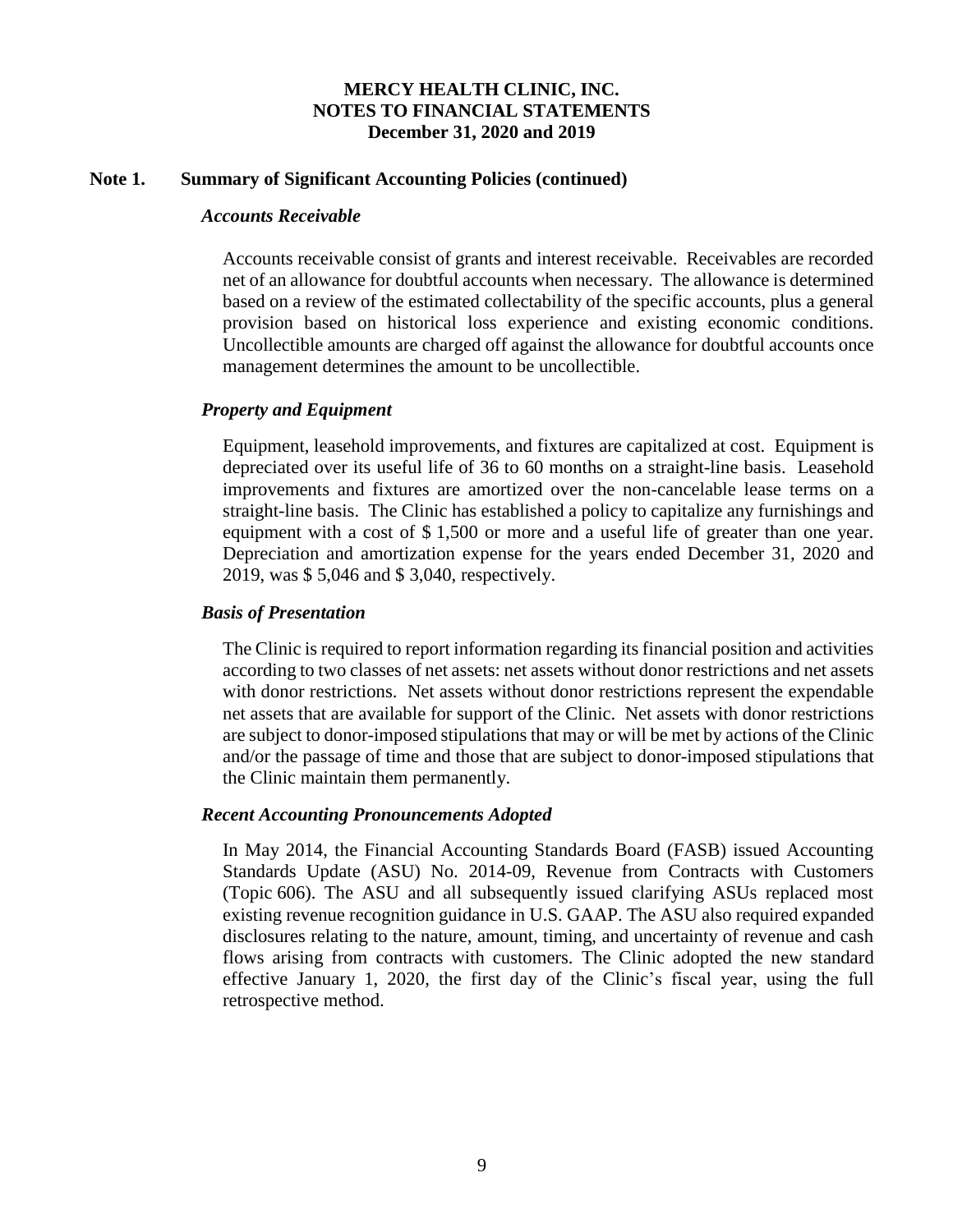#### **Note 1. Summary of Significant Accounting Policies (continued)**

#### *Recent Accounting Pronouncements Adopted (continued)*

The adoption of this ASU did not have a significant impact on the Clinic's financial statements. Based on the Clinic's evaluation process and review of its contracts with customers, the timing and amount of revenue recognized previously is consistent with how revenue is recognized under the new standard. No changes were required to previously reported revenue as a result of the adoption.

#### *Donated Services and Materials*

Donations of services and materials which either create or enhance non-financial assets or require specialized skills are recorded at their fair value. Such donations are recorded both as support and as assets or expenses in the period when donated. These services and materials primarily include medical and radiological tests, office rent, and professional services donated by doctors, nurses, and other non-medical professionals. In addition, the Clinic's landlord provides donated space and utilities. The value of these donated services and materials recorded for the years ended December 31, 2020 and 2019, totaled \$ 2,604,282 and \$ 2,978,757, respectively, which are reported as partner in-kind donations in the accompanying statement of functional expenses.

The building in which the Clinic is located is licensed from Montgomery County, Maryland at the rate of \$ 1 per year. The license expires at the end of the annual grant received from the PCC of Montgomery County. An estimate of the fair value of office rent is disclosed in Note 6. In addition, donated administrative services with an estimated value of \$ 13,716 and \$ 58,380 for the years ended December 31, 2020 and 2019, respectively, were not recognized in the financial statements because they did not require specialized skills, and, therefore, did not meet the criteria for recognition under generally accepted accounting principles (GAAP).

## *Functional Allocation of Expenses*

The costs of providing various program and administrative services have been summarized on a functional basis in the statements of activities. Expenses are directly charged to the appropriate program activity, where feasible. The financial statements report certain categories of expenses that are attributable to more than one program or supporting function. Therefore, these expenses require allocation on a reasonable basis that is consistently applied. The expenses that are allocated include depreciation and amortization, rent, insurance, travel, personnel costs and benefits, technology costs, and miscellaneous administrative costs, which are allocated on the basis of estimates of time and effort.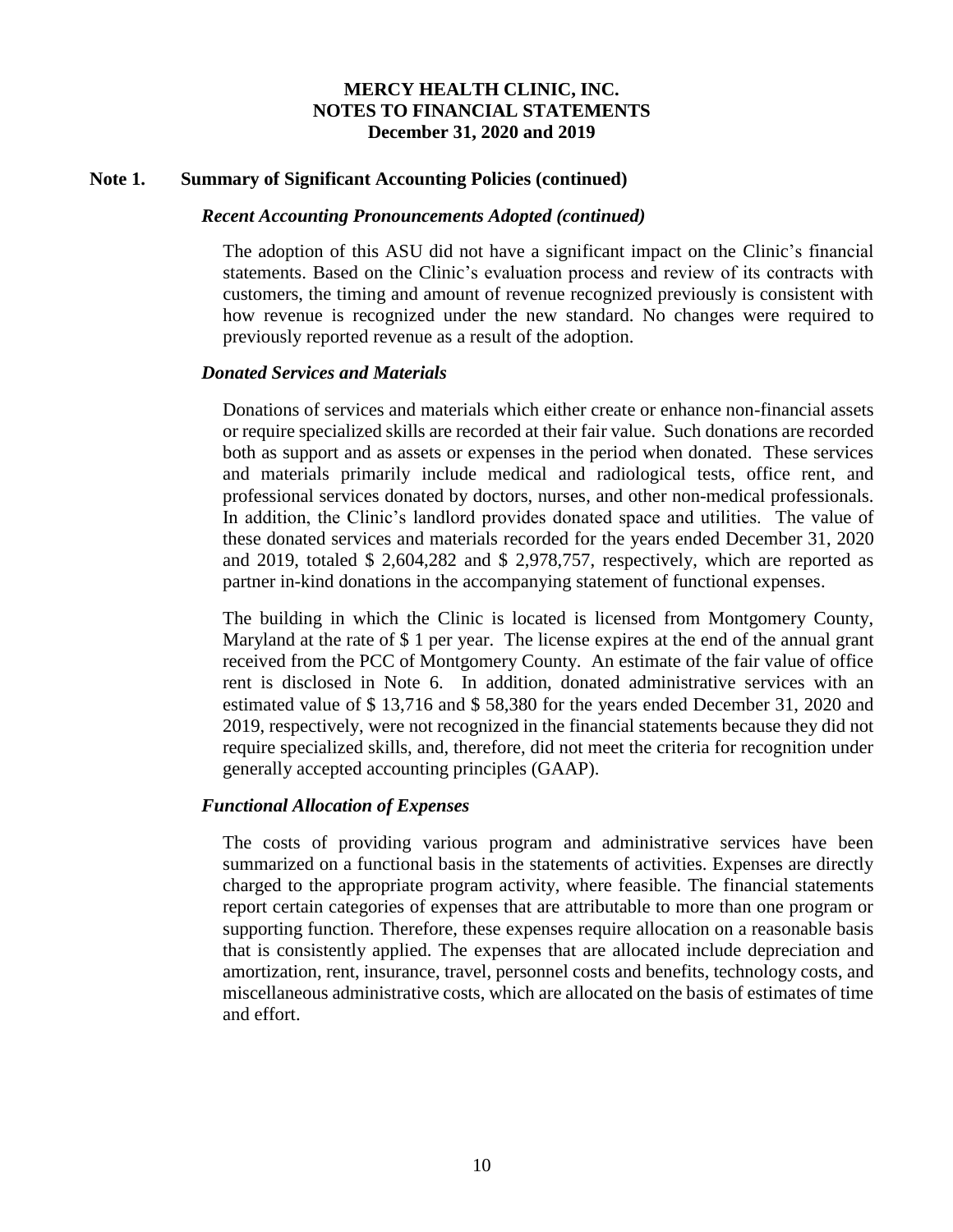### **Note 1. Summary of Significant Accounting Policies (continued)**

#### *Revenue Recognition*

Contributions and grants received are recorded as "without donor restrictions" or "with donor restrictions" depending on the existence or nature of any donor restrictions. Donor-restricted revenue is reported as an increase in net assets with donor restrictions. When a restriction expires (i.e., when a purpose restriction is accomplished or a time restriction is met), net assets with donor restrictions are reclassified to net assets without donor restrictions and reported in the statements of activities and changes in net assets as net assets released from restriction. Conditional promises to give are not recognized until the conditions on which they depend are substantially met. Gains and losses on investments are reported as increases or decreases in net assets without donor restrictions unless their use is restricted by explicit donor stipulation or by law.

#### *Subsequent Events*

In preparing its financial statements, the Clinic has evaluated subsequent events through November 15, 2021, which is the date the financial statements were available to be issued. As further discussed in Note 7., the Clinic was notified that the SBA had forgiven the entire Paycheck Protection Program loan balance.

#### *Reclassifications*

Certain reclassifications to prior year balances have been made in the accompanying financial statements to make disclosures consistent with those of the current year.

## **Note 2. Primary Care Coalition of Montgomery County Receivable**

Revenues received from the PCC of Montgomery County are generated under a contract which is subject to annual renewal. Revenues are recognized when the related services are performed and are recorded as revenue, contributions, and grants on the statement of activities and changes in net assets. Revenue received in excess of the related PCC of Montgomery County expenses is recorded as deferred revenue. Services performed before the related revenue is received are reported as a receivable on the accompanying statement of financial position. At December 31, 2020 and 2019, the receivable balances were \$ 86,773 and \$ 79,297, respectively.

#### **Note 3. Fair Value Measurements**

The framework for measuring fair value provides a fair value hierarchy that prioritizes the inputs to valuation techniques used to measure fair value. The hierarchy gives the highest priority to unadjusted quoted prices in active markets for identical assets or liabilities (level 1) and the lowest priority to unobservable inputs (level 3). The three levels of the fair value hierarchy are described as follows: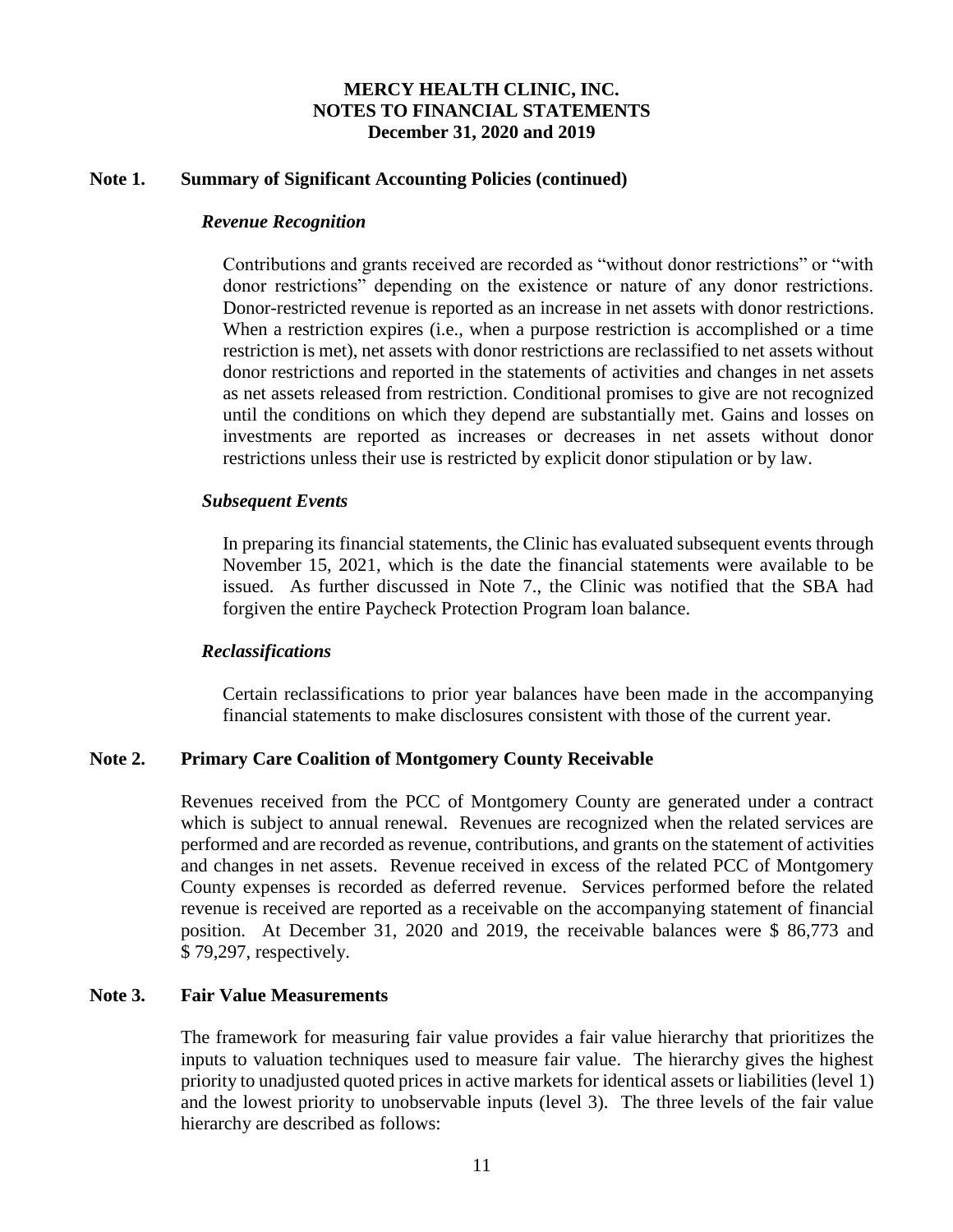## **Note 3. Fair Value Measurements (continued)**

## *Level 1*

Inputs to the valuation methodology are unadjusted quoted prices for identical assets or liabilities in active markets that the Clinic has the ability to access.

## *Level 2*

Inputs to the valuation methodology include:

- quoted prices for similar assets or liabilities in active markets;
- quoted prices for identical or similar assets or liabilities in inactive markets;
- inputs other than quoted prices that are observable for the asset or liability;
- inputs that are derived principally from or corroborated by observable market data by correlation or other means.

If the asset or liability has a specified (contractual) term, the level 2 input must be observable for substantially the full term of the asset or liability.

## *Level 3*

Inputs to the valuation methodology are unobservable and significant to the fair value measurement.

The asset or liability's fair value measurement level within the fair value hierarchy is based on the lowest level of any input that is significant to the fair value measurement. Valuation techniques used need to maximize the use of observable inputs and minimize the use of unobservable inputs.

The following is a description of the valuation methodologies used for assets measured at fair value. There have been no changes in the methodologies used at December 31, 2020 and 2019.

## *Mutual Funds and Exchange Traded Funds*:

Valued at the daily closing price as reported by the fund. Mutual funds held by the Clinic are open-ended mutual funds and are registered with the SEC. These funds are required to publish their daily net asset value (NAV) and to transact at that price. The mutual funds held by the Clinic are deemed to be actively traded.

## *Money Market Fund:*

Valued at the daily closing price as reported by the fund. The fund is required to publish its daily net asset value (NAV). This fund generally transacts at a \$1.00 stable NAV. However, on a daily basis the fund NAV is calculated using the amortized cost (not market value) of the securities held in the fund.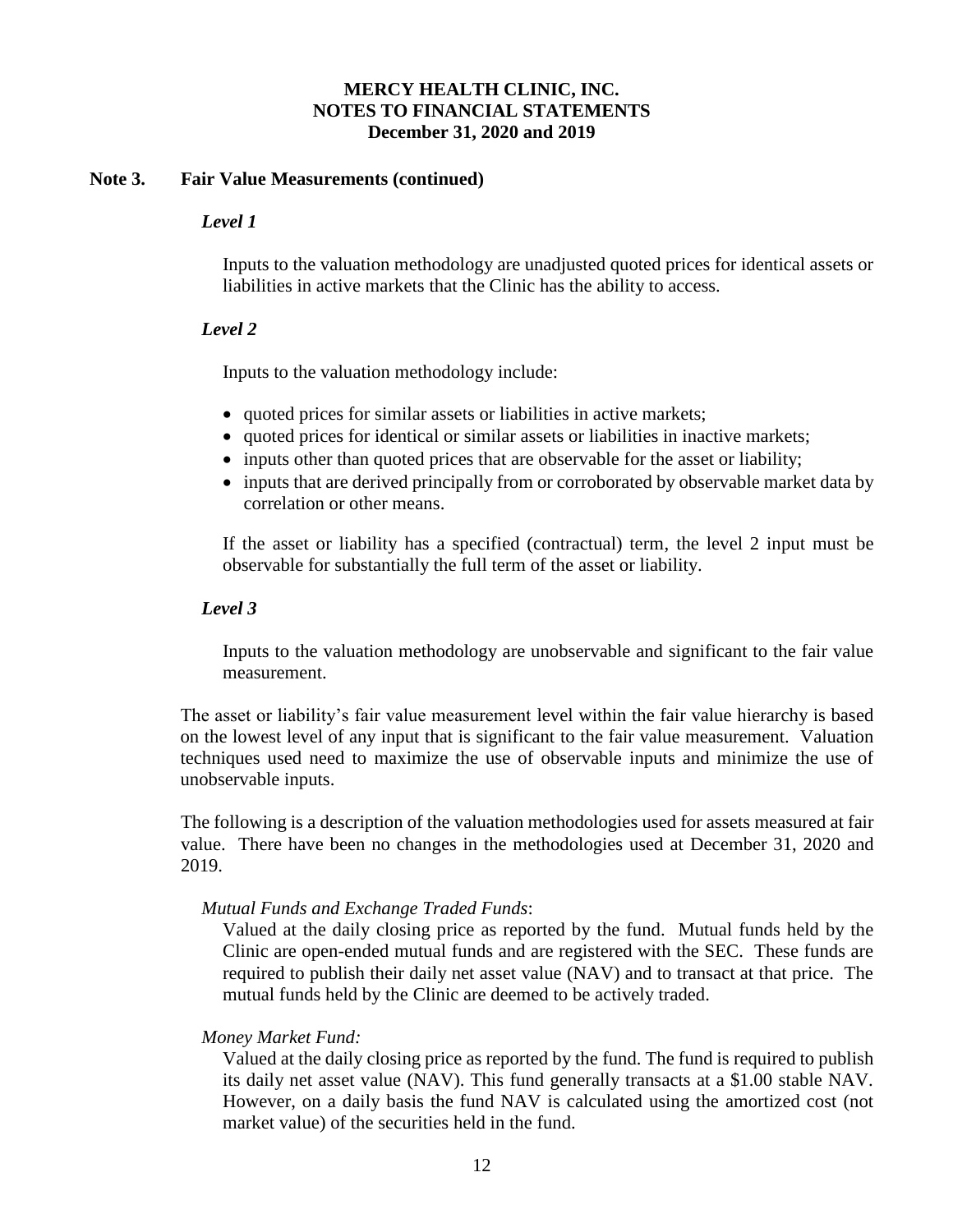### **Note 3. Fair Value Measurements (continued)**

#### *Assets Held in Trust*:

These investments are pooled separate accounts with an insurance company valued at the "accumulation unit value" (AUV). The separate account is valued daily as the number of accumulation units held multiplied by the AUV. The AUV is first established when a new fund starts and is then determined daily based on the net asset value of shares of the underlying fund, the fund's dividends and the contract's separate account charges. The fund NAV's are available from the custodian or, in some cases, from national exchanges. The contract's daily asset charge (separate account charge) is communicated to plan management in the contract and applicable notice of change.

The following tables set forth by level, within the fair value hierarchy, the Clinic's investments measured at fair value on a recurring basis as of December 31, 2020 and 2019:

|                              | Level 1       | Level 2 | Level 3 | Total                   |
|------------------------------|---------------|---------|---------|-------------------------|
| Exchange traded funds:       |               |         |         |                         |
| Growth funds                 | 345,392<br>\$ | \$      | \$      | $\mathbb{S}$<br>345,392 |
| Income fund                  | 31,326        |         |         | 31,326                  |
| Pacific stock                | 7,234         |         |         | 7,234                   |
| Diversified Emerging Markets | 7,141         |         |         | 7,141                   |
| Small company fund           | 8,823         |         |         | 8,823                   |
| Total exchange traded funds  | 399,916       |         |         | 399,916                 |
| Mutual funds:                |               |         |         |                         |
| Bond fund                    | 125,331       |         |         | 125,331                 |
| Foreign market funds         | 23,287        |         |         | 23,287                  |
| Growth fund                  | 10,586        |         |         | 10,586                  |
| Total mutual funds           | 159,204       |         |         | <u>159,204</u>          |
|                              |               |         |         |                         |
| Money market:                |               |         |         |                         |
| Schwab Treasury Oblig Money  |               | 42,000  |         | 42,000                  |
| Total money market funds     |               | 42,000  |         | 42,000                  |
| Total investments at         |               |         |         |                         |
| fair value                   | 559,120       | 42,000  |         | 601,120                 |
| Assets held in trust         |               | 76,001  |         | 76,001                  |

#### **Assets at Fair Value as of December 31, 2020**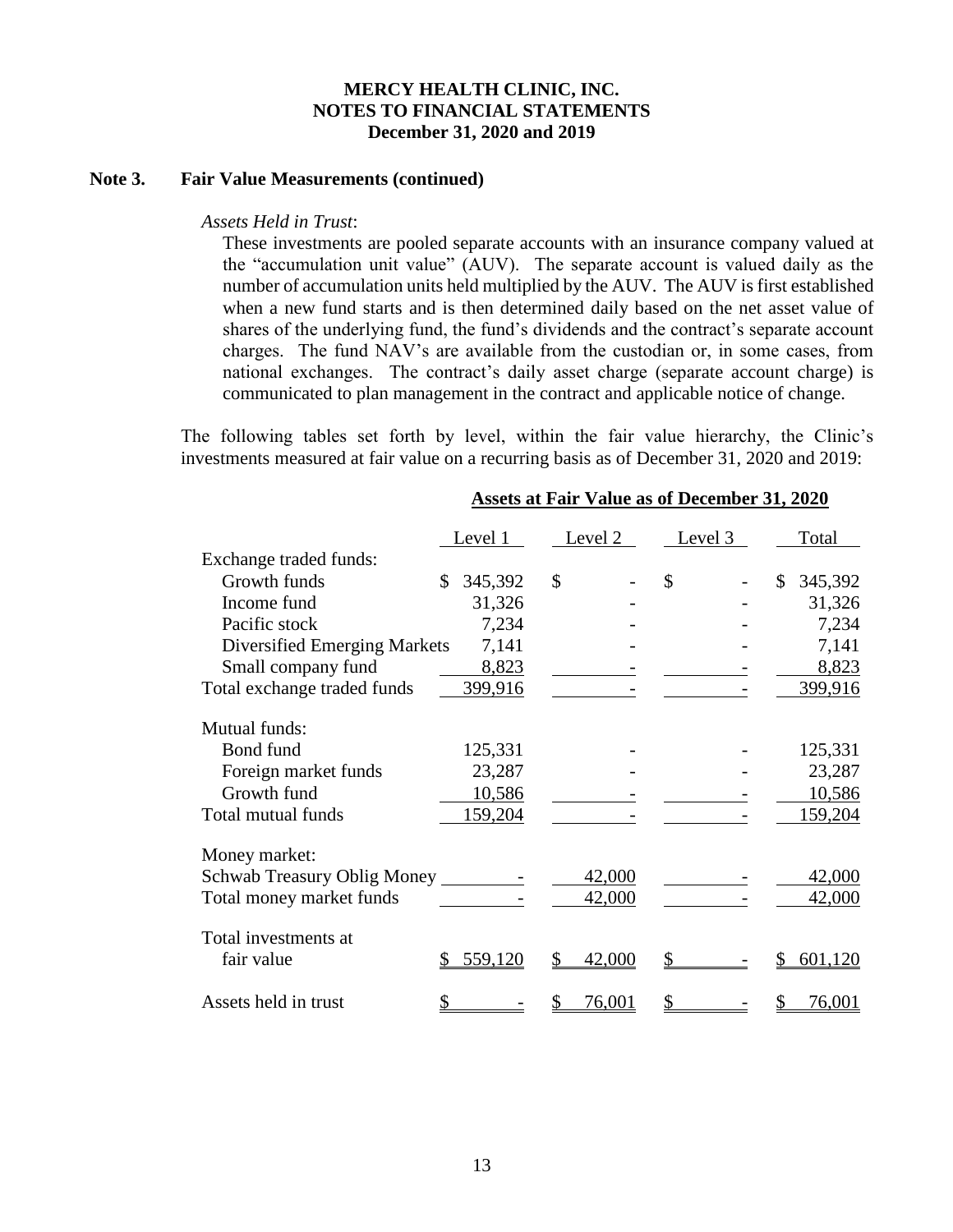## **Note 3. Fair Value Measurements (continued)**

|                                                 | <b>Assets at Fair Value as of December 31, 2019</b> |         |              |                         |  |  |  |  |  |  |
|-------------------------------------------------|-----------------------------------------------------|---------|--------------|-------------------------|--|--|--|--|--|--|
|                                                 | Level 1                                             | Level 2 | Level 3      | Total                   |  |  |  |  |  |  |
| Exchange traded funds:                          |                                                     |         |              |                         |  |  |  |  |  |  |
| Growth funds                                    | 287,293<br>\$                                       | \$      | \$           | \$<br>287,293           |  |  |  |  |  |  |
| Income fund                                     | 31,188                                              |         |              | 31,188                  |  |  |  |  |  |  |
| Small company fund                              | 23,194                                              |         |              | 23,194                  |  |  |  |  |  |  |
| Total exchange traded funds                     | 341,675                                             |         |              | 341,675                 |  |  |  |  |  |  |
| Mutual funds:                                   |                                                     |         |              |                         |  |  |  |  |  |  |
| Bond fund                                       | 100,585                                             |         |              | 100,585                 |  |  |  |  |  |  |
| Foreign market funds                            | 30,402                                              |         |              | 30,402                  |  |  |  |  |  |  |
| Pacific stock fund                              | 10,134                                              |         |              | 10,134                  |  |  |  |  |  |  |
| Growth fund                                     | 9,762                                               |         |              | 9,762                   |  |  |  |  |  |  |
| Total mutual funds                              | 150,833                                             |         |              | 150,833                 |  |  |  |  |  |  |
| Total                                           | 492,558                                             | \$      | \$           | 492,558                 |  |  |  |  |  |  |
| Assets held in trust                            | \$                                                  | 55,131  | \$           | 55,131                  |  |  |  |  |  |  |
| Investment income includes:                     |                                                     |         |              |                         |  |  |  |  |  |  |
|                                                 |                                                     |         | 2020         | 2019                    |  |  |  |  |  |  |
| Net unrealized and realized gain on investments |                                                     |         | \$<br>46,330 | $\mathcal{S}$<br>69,533 |  |  |  |  |  |  |
| Interest and dividend income                    |                                                     |         | 13,778       | 14,822                  |  |  |  |  |  |  |
| Investment fees                                 |                                                     |         | (2,928)      | (2,145)                 |  |  |  |  |  |  |
|                                                 |                                                     |         | \$<br>57,180 | \$<br>82,210            |  |  |  |  |  |  |

### **Note 4. Concentration of Revenue**

For the years ended December 31, 2020 and 2019, approximately 44% and 46% percent of the Clinic's total revenue and support, excluding donated services and materials, was furnished by the PCC of Montgomery County under the contract described in Note 2. Total funding reported as revenue from PCC of Montgomery County during 2020 and 2019, was \$ 535,013 and \$ 550,751, respectively.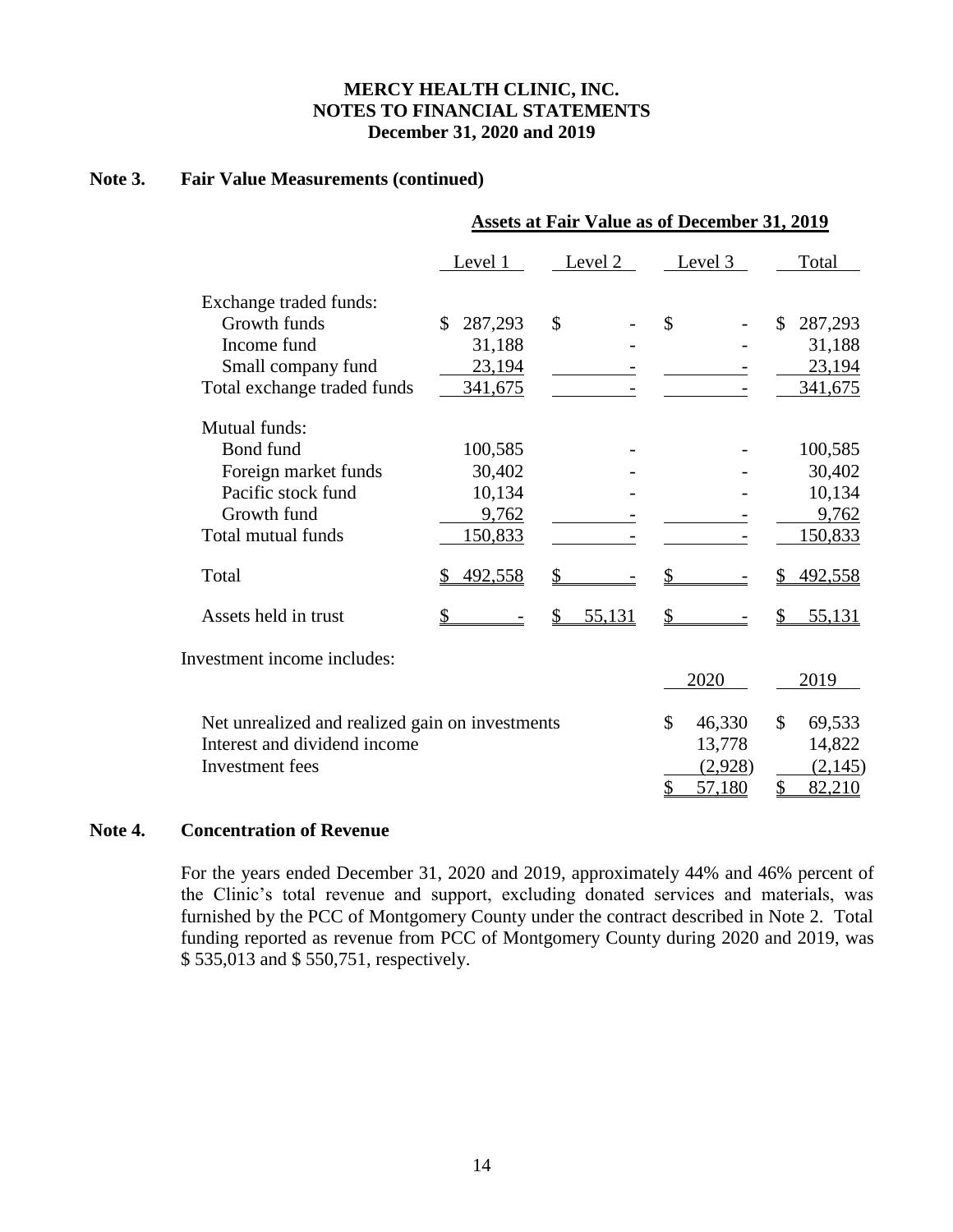### **Note 5. Deferred Compensation Plan**

The Clinic maintains a 457(b) Plan for the Executive Director and Medical Director. The Clinic makes an 8% contribution of earnings into the Plan for these participants. Total expense for the years ending December 31, 2020 and 2019, was \$ 13,600 and \$ 13,201, respectively. The Clinic is a member of the National Association of Free and Charitable Clinics, therefore it does not incur any expenses to administer this plan. The fair value of the assets held in trust was \$ 76,001 and \$ 55,131 at December 31, 2020 and 2019, respectively.

#### **Note 6. Leases**

As further discussed in Note 1 under donated services and materials, the Clinic occupies office space donated by Montgomery County, Maryland under a license agreement. The license agreement is coterminous with the expiration of the PCC of Montgomery County contract (Note 2). In July 2010, the Clinic signed an agreement with Montgomery County, Maryland to lease an additional 1,800 square feet of space immediately adjacent to its office in Gaithersburg, Maryland provided under the license agreement. In September 2017, the Clinic signed an amendment to extend the lease for seven years and four months.

The lease amendment term is 88 months and initial base monthly rental payments of \$ 2,255 will increase by approximately 3 percent per year. The Clinic received four months of abated rent and will record the lease on the straight-line basis in conformity with GAAP. The Clinic recognizes rent on a straight-line basis resulting in a deferred rent liability totaling \$ 15,671 and \$ 17,261 at December 31, 2020 and 2019, respectively. In addition to base rent, the Clinic will also pay all tenant improvements, utilities, taxes, insurance, custodial services and operating expenses related to the expansion space.

Future minimum payments under the lease are:

| Year Ending December 31, |              |
|--------------------------|--------------|
| 2021                     | \$<br>29,496 |
| 2022                     | 30,382       |
| 2023                     | 31,292       |
| 2024                     | 32,237       |
| 2025                     | 2,693        |
| Thereafter               |              |
|                          | 126,100      |

Total rent expense for the years ended December 31, 2020 and 2019, was \$ 27,330 and \$ 27,321, respectively. The estimated fair value of donated rent under the license agreement discussed in Note 1 was \$ 151,325 for the years ended December 31, 2020 and 2019, respectively. The donated utilities and other services discussed in Note 1, provided by the landlord for the licensed office space, was \$ 52,151 and \$ 59,104 for the years ended December 31, 2020 and 2019, respectively. The donated rent, utilities, and other services is included in partner in-kind donation on the statement of functional expenses.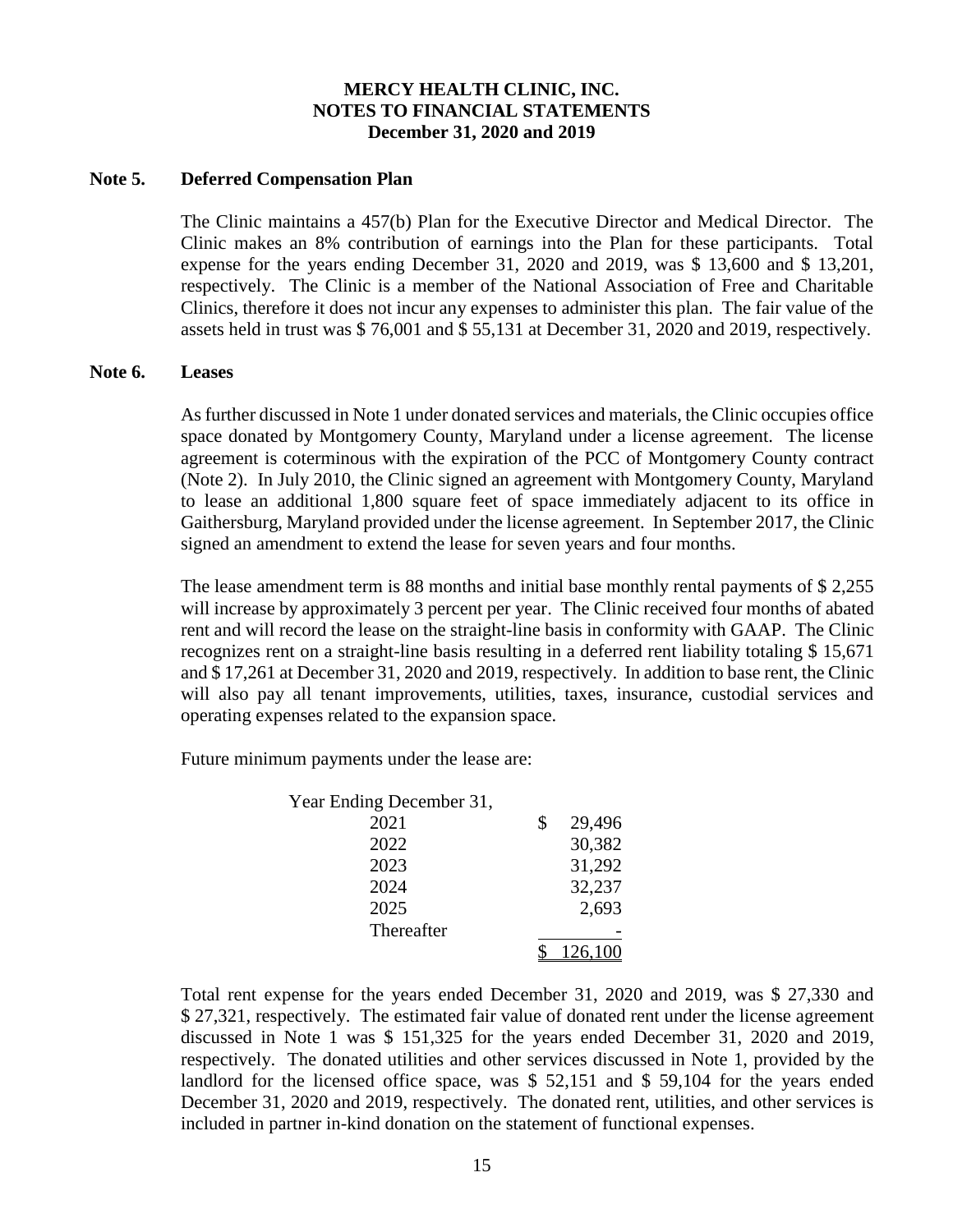## **Note 7. Paycheck Protection Program (PPP) Note Payable**

The Clinic received a loan from a bank in the amount of \$ 141,926 under the Paycheck Protection Program (PPP) established by the Coronavirus Aid, Relief, and Economic Security (CARES) Act. The loan is subject to a note dated April 23, 2020 and may be forgiven to the extent proceeds of the loan are used for eligible expenditures such as payroll and other expenses described in the CARES Act. The loan bears interest at a rate of 1% and is payable in monthly installments of interest over 17 months beginning 7 months from the date of the note and one principal and interest payment 24 months from the date of note. On February 12, 2021, the Clinic was notified that the SBA had forgiven the entire loan balance. The Clinic's PPP loan is subject to an examination by the Small Business Administration or its authorized representatives for four years following the submission of the loan forgiveness application.

Notes payable at December 31, 2020 and 2019 consist of the following:

|                                              |         | 2019 |
|----------------------------------------------|---------|------|
| Paycheck Protection Program note payable due |         |      |
| April 2022.                                  | 141.926 |      |
|                                              | 141,926 |      |
| Less current maturities                      | 110,036 |      |
|                                              |         |      |

The aggregate annual maturities of long-term debt over the next five years are as follows:

| Year Ending December 31, |           |
|--------------------------|-----------|
| 2021                     | \$110,036 |
| 2022                     | 31,890    |
|                          | 141,926   |

## **Note 8. Risk and Uncertainties**

The Clinic invests in various investment securities. Investment securities are exposed to various risks such as interest rate, market, and credit risks. Due to the level of risk associated with certain investment securities, it is at least reasonably possible that changes in the values of investment securities will occur in the near term and that such changes could materially affect the amounts reported in the statement of activities and changes in net assets.

#### **Note 9. Income Taxes**

The Clinic is exempt from Federal income tax under Section  $501(c)(3)$  of the Internal Revenue Code. The Clinic has been classified as a public charity under Section  $509(a)(1)$  of the Internal Revenue Code. The Clinic pays taxes on the receipt of unrelated business income. There has been no unrelated business income received, and accordingly, no income tax expense for the years ended December 31, 2020 and 2019.